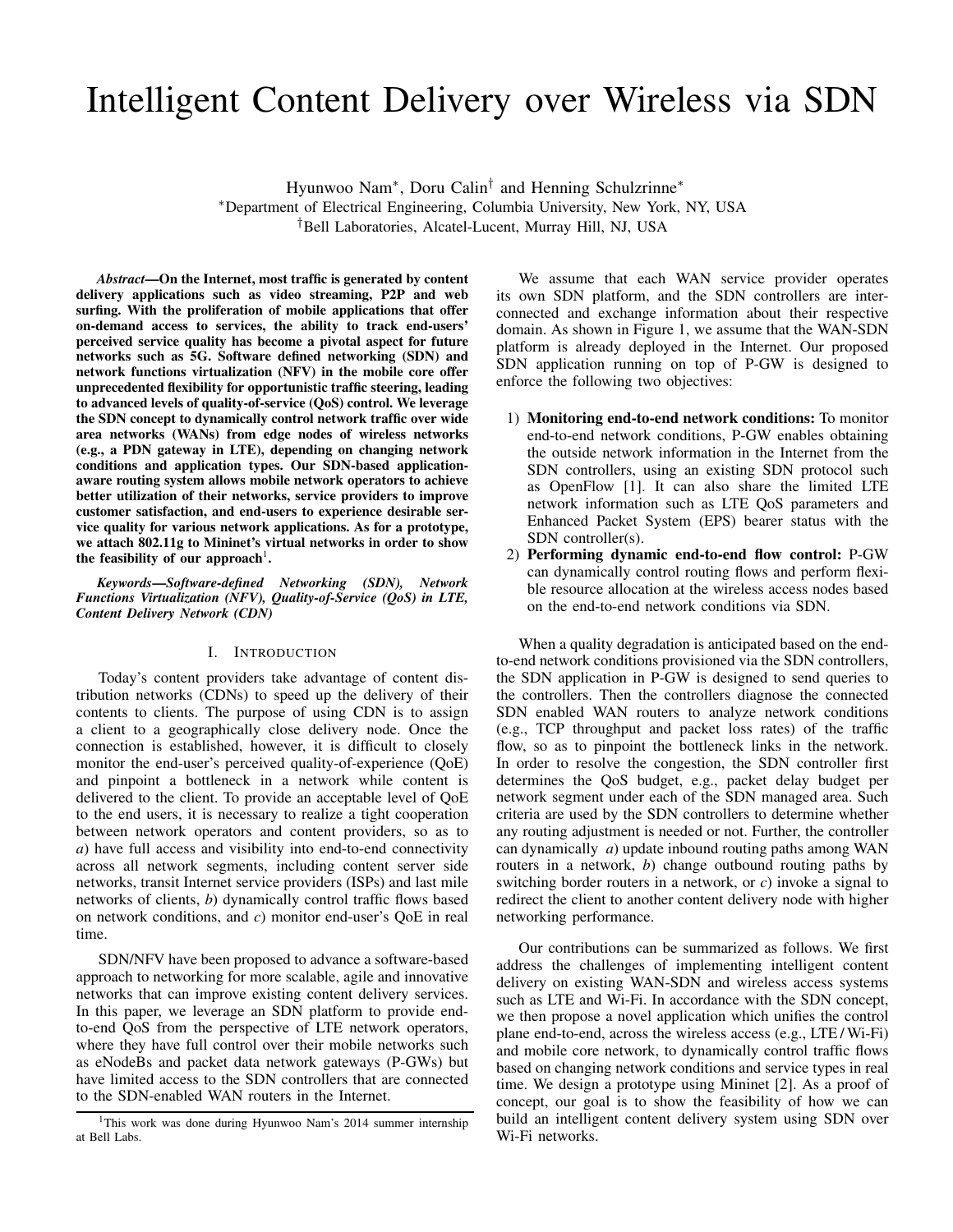

Figure 1: Intelligent content delivery system over LTE using SDN

# II. RELATED WORK

With the advent of SDN/NFV, several researchers have been exploring the application-awareness and WAN routing controls in SDN, and the separation of control and data planes in mobile networks.

Application-awareness in SDN: Zafar et al. [3] propose a machine learning (ML) based application awareness that uses a crowd-sourcing approach to conduct traffic classification in SDN. Their prototype in HP Labs shows 94% accuracy on average on Android devices over wireless networks. Michael et al. [4] have shown an application awareness using deep packet inspection (DPI) in SDN-enabled networks. They track YouTube video streaming traffic, and dynamically change the routing paths while a video content is delivered to the client using SDN. Graham in Heavy Reading [5] has addressed the role of DPI in SDN. The white paper describes the challenge of implementing DPI and its use-cases in SDN.

WAN routing in SDN: Recently, a multi-protocol label switching traffic engineering (MPLS-TE) technology has received much attention in WAN-SDN. Ali et al. [6] have shown the feasibility of how MPLS-TE can be simply implemented over an SDN-enabled network using Mininet and NOX [7]. Saurav et al. [8] have shown a demo, where a networking application uses OpenFlow functions to provide application-aware aggregation and TE among WAN-routers in SDN. Sushant et al. [9] have shown an empirical study of WAN connecting data centers in SDN. They have implemented a centralized traffic engineering using OpenFlow, where the Internet backbone traffic is transferred among Google's data centers that are geographically distributed over the world.

SDN/NFV in mobile networks: Li et al. [10] have proposed software-defined cellular networks. They argue that SDN can be simply applied to cellular data networks, and elaborate the challenges of providing scalability and QoS-based dynamic flow control in SDN-enabled mobile networks. Alcatellucent [11] has addressed the challenges and solutions of deploying NFV in a network. Siwar et al. [12] have proposed an OpenFlow-based control plane for LTE core networks. As for use-cases of their proposal, they argue that resiliency and load balancing are considered as key aspects of providing the seamless on-demand connectivity in the SDN-enabled LTE networks.

## III. BACKGROUND

In this section, we briefly address the challenges of SDN/NFV for providing end-to-end QoS, and the existing QoS mechanisms in LTE.

### *A. Challenges of providing end-to-end QoS in SDN/NFV*

The key function of SDN and NFV is the separation of control and data-forwarding planes. The control plane between service applications and network devices makes for more flexible and agile network service environments. The service providers can easily launch new applications, dynamically obtain network information from the control plane, and quickly control traffic flows for their needs. In order to provide endto-end QoS, however, there are still constraints that need to be addressed.

1) Limitation on application-awareness: Such application recognition has become critical for enhancing QoS policybased flow control and security (e.g., preventing from spam and malicious applications) [5]. However, existing OpenFlow mainly focuses on conducting L2-4 inspection, lack of application awareness of higher layers such as L4- 7. DPI has been proposed as one of possible solutions, but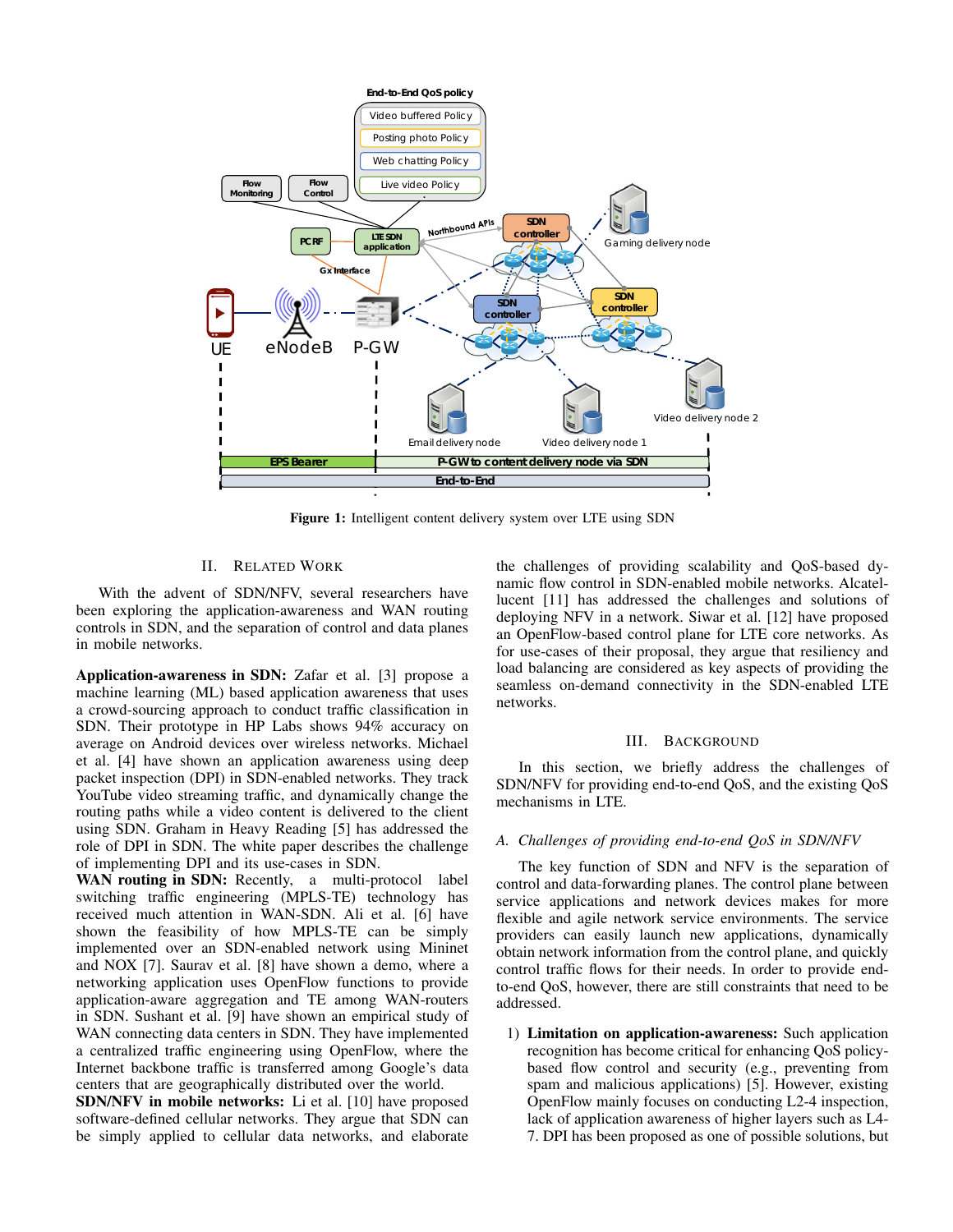it requires edge node devices with high performance and may lead to high computation cost in terms of latency, especially for high bandwidth applications [3].

2) Lack of access to wireless networks: WAN-SDN has been proposed to ensure flexible control traffic flows among WAN routers in the Internet, so as to provide QoSbased services. However, although it has full control over the WAN routers, it has limited access to mobile networks such as 3G and 4G. Since most congestion of mobile Internet traffic is likely to occur in radio access networks (less likely on the fixed parts of the network such as transit networks and servers), the SDN controllers cannot fully provision the end-to-end network conditions without the support of the wireless core networks.

# *B. QoS in LTE and its challenges*

To enhance service quality, an LTE system provides a comprehensive QoS, policy control framework and charging system, regarding user-profiles and application service types.

- 1) QoS mechanisms in LTE: When a subscriber requests QoS-enabled services such as an online gaming and VoIP, a traffic flow template (TFT) including a set of QoS policies is applied to the EPS bearer between the subscriber and P-GW (Figure 1) for policy and charging control enforcement. QoS parameters such as QCI, ARP, GBR, MBR, APN-AMBR and UE-AMBR are typically used for the wireless resource allocation at transport nodes (e.g., eNodeBs) when congestion occurs in the network.
	- QCI (QoS Class Identifier): The QCI specifies IP packet forwarding treatment such as scheduling weights, queue managements in transport nodes in LTE and link layer protocol configuration. Nine QCI values in total are standardized in terms of resource type (GBR and Non-GBR), priority, packet delay budget and packet error loss rate, depending on application service types.
	- ARP (Allocation and Retention Priority): When an LTE network is heavily congested and a new EPS bearer has been established, the LTE entities such as P-GW, S-GW and eNodeB take account of the ARP of the EPS bearer. Then, it decides to remove some existing bearers or accept / refuse a new bearer in the network.
	- GBR (Guaranteed Bitrate) and MBR (Maximum Bitrate): The dedicated bearer consists of two types, GBR and Non-GBR. In a GBR mode, the bandwidth of the bearer is guaranteed. It is serviced with MBR that indicates the maximum bitrate allowed in the LTE network. The bearer with Non-GBR is typically used for the best-effort services such as file downloading and web browsing. It has a lower priority when the network experiences congestion.
	- APN-AMBR (APN Aggregate Maximum Bitrate) and UE-AMBR (UE Aggregate Maximum Bitrate): In a Non-GBR mode, there is no bandwidth limit that controls the maximum bandwidth usage for each bearer. Instead, the APN-AMBR is used to limit the total maximum bitrate for all Non-GBR bearers in the same packet data network. The UE-AMBR represents the maximum possible bitrate that the subscriber can use in the LTE network. It is especially designed to pre-

vent the subscriber from consuming all the available bandwidth from others attached to the same eNodeB.

2) Lack of access to WANs in the Internet: Although LTE provides QoS services to an EPS bearer, it is still unable to provision the network conditions between the P-GW and the content delivery nodes in the Internet.

# IV. INTELLIGENT CONTENT DELIVERY OVER WIRELESS USING SDN

We propose to implement an SDN northbound application on P-GW in LTE that communicates with the SDN controllers in order to deliver content intelligently. We take advantage of an existing LTE QoS system and combine with the strength of future SDN/NFV networks to deliver unprecedented QoE to the end users.

- 1) Building an application-awareness: In an LTE network, various QoS parameters such as QCI, ARP, GBR and MBR are used to classify application types (e.g., video, voice, gaming and email) and provide QoS as needed. The key point of our solution is to share these LTE QoS parameters with the SDN controllers that have difficulty implementing the application-awareness. The recent studies have proposed various approaches using Machine Learning (ML) and crowdsourcing [3] to differentiate applications depending on traffic characteristics. However, implementing those techniques has not been proved as practical in an SDN network. With the QoS parameters defined in LTE, an SDN controller can provide more accurate and consistent end-to-end QoS, which can lead to a truly agile application-aware network.
- 2) Monitoring end-user's QoE in real time: To provide end-to-end QoS, it is necessary to track end-user's perceived quality while delivering contents to the clients. This part is challenging since there is no method to accurately measure the QoE from the point of view of network operators that have limited access to client applications and content server side networks. In an LTE, we can estimate the QoS and QoE factors using DPI, which is now a standard option in 3G gateway GPRS support nodes (GGSNs) and 4G LTE P-GWs [5]. With DPI, for example, P-GW enables running L4-7 inspection that provides not only context-awareness but also extracting metadata attributes (e.g., URL, file name, browser type, cookies, DNS queries, video codec, IMSI, SIP caller/callee, device type and operating system) and other data that is used to calculate networking performance statistics (e.g., delay, jitter and application response time) for each flow.
- 3) Performing a dynamic end-to-end flow control from P-GW: In the Internet, the SDN controller dynamically changes flow paths based on the real-time network conditions periodically reported from P-GW and SDN-enabled WAN routers. In an LTE network, P-GW also takes advantage of the outside network information obtained from the SDN controller, so as to enforce end-to-end QoS.
	- Optimal content server selection: P-GW sends queries to the SDN controller(s) to obtain network conditions on each path between the P-GW and each content delivery node. The information can be used for the applications on clients' devices to select the best available content server at the moment.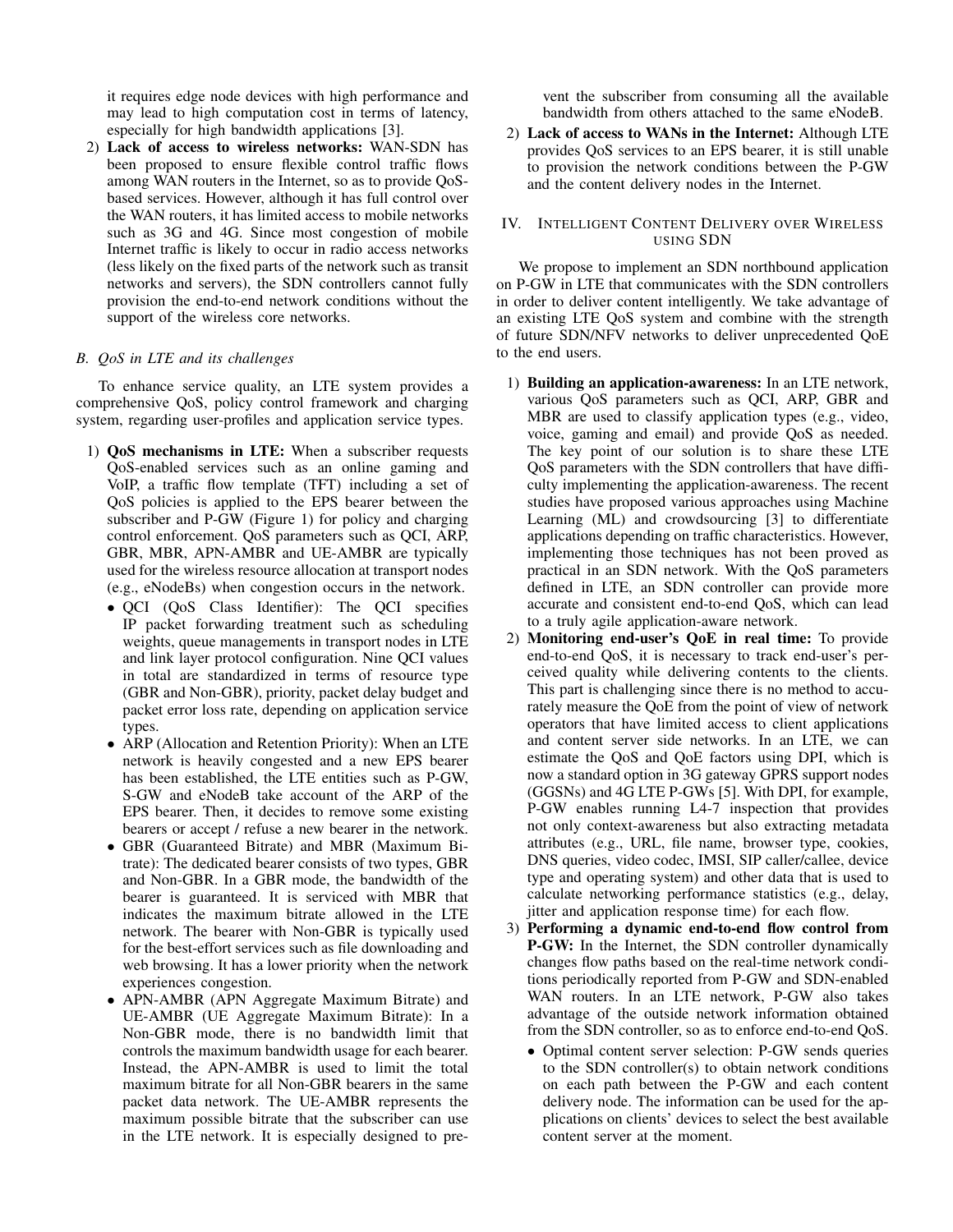

Figure 2: Policy and charging control (PCC) architecture

- Fast end-to-end connection control from P-GW: Via the SDN application, P-GW can directly send signals to the SDN controller to dynamically add / remove a flow in advance.
- Performing flexible resource allocation at the wireless access node: Based on the outside network information obtained from the SDN controller, P-GW can dynamically change the QCI values of some traffic flows, providing it is acceptable by the corresponding applications, to flexibly reallocate wireless resources among subscribers. For an example, an LTE user is experiencing slow Internet speed. If the congestion occurs from the outside network in the Internet and there are no alternative paths or content delivery nodes available at the instant, this indicates that there is no way to resolve the congestion neither inside the LTE networks nor through the outside networks in the Internet. In this case, P-GW may degrade the QCI value (e.g., to a less stringent value or even changing GBR mode to Non-GBR whenever applications can tolerate it), so other competing flows attached to the same eNodeB can have more chance at using the network resource.

#### *A. Building an SDN Application on P-GW*

In our proposed architecture, the SDN application is designed to take account of various flow information that can be obtained from P-GW in EPC (Evolved Packet Core) and shared with the SDN controllers distributed in the Internet.

- 1) P-GW and PCRF (Policy and Charging Rules Function): The P-GW is the interconnection between the EPC and the external IP networks. The primary roles of a P-GW are to conduct QoS policy enforcement for the service data flows (SDFs), packet filtering using DPI and charging support. Policy and Charging Enforcement Function (PCEF) in P-GW communicates with the PCRF that is in charge of policy control decision-making and flow-based charging functionalities. The PCRF provides the PCEF the Policy and Charging Control (PCC) rules that include SDF identification, policy control, and flowbased charging rules for each SDF. For applications that need dynamic policy and charging control, it may obtain additional network elements from the Application Function (AF). The PCEF monitors the traffic events, according to the PCC rules for each SDF.
- 2) SDN application: The SDN application can be deployed in the same machine where the P-GW is running on.



Figure 3: Flow chart of QoS-based flow control

Otherwise, it can be implemented in other machines and communicate with the P-GW via the Gx interface that is used for charging and policy control between P-GW and PCRF (Figure 2). The SDN application is designed to share the traffic information related to QoS enforcement with the SDN controllers using existing northbound APIs such as Representational state transfer (REST). To dynamically control traffic flows in SDN and LTE, we design a simple decision tree, as shown in Figure 3.

# *B. Possible Scenarios*

In this section, we elaborate possible scenarios for our proposal, which represent the advantages of providing end-toend QoS services in LTE over WAN-SDN enabled networks.

Scenario 1) Application-awareness flow control from P-GW: Client A is playing an online game, and Client B is watching an HTTP-based adaptive bitrate video streaming. P-GW enables sharing the application-awareness information with the connected SDN controllers. Based on the QoS parameters (e.g., QCI) in LTE, the controllers assign the lowlatency paths among WAN routers for Client A. For Client B, the controllers enable obtaining additional video streaming information (e.g., video bitrate requested from Client B) from P-GW using DPI in LTE. It can be used to monitor the downloading datarate of the flow. If a connected WAN routing path does not meet the necessary datarate required to play the video without viewing interruption, the controllers automatically change it to another alternative path with better networking conditions.

Scenario 2) User-device and dynamic network conditionaware video delivery node selection: Clients A and B are connected to the same eNodeB. Client A, using a smartphone with low resolution, downloads a video from the video delivery node 1, while Client B, using a tablet with high resolution,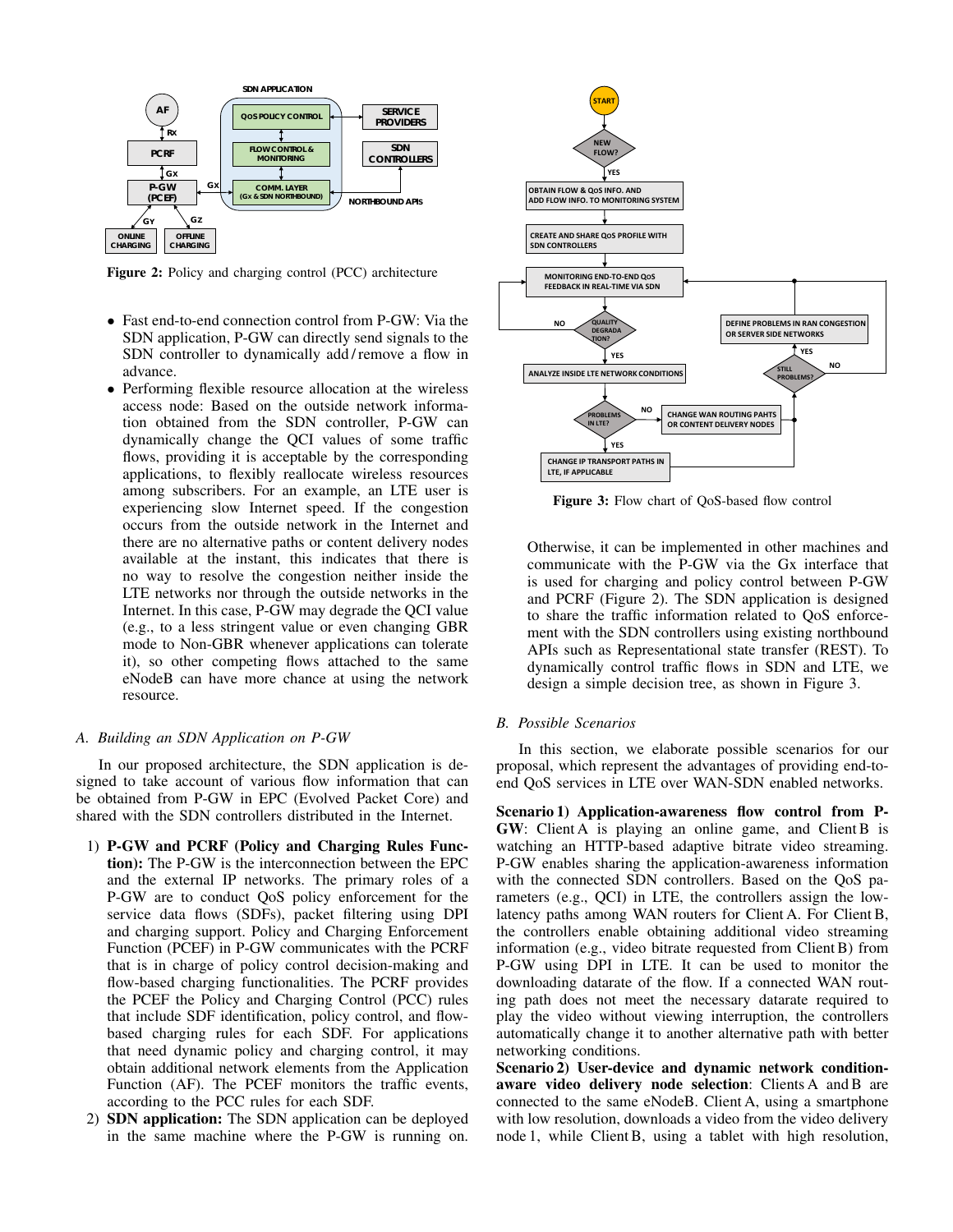

Figure 4: Testbed architecture

receives the same video from the video delivery node 2 (Figure 1). Considering the available bandwidth on the paths at the moment, the video delivery node 1 can provide enough bandwidth for Client A but not for Client B. P-GW is able to assist the video application to find the best available video delivery node based on the real-time network conditions retrieved via the SDN controller, and hardware specifications of the client's device obtained using DPI.

Scenario 3) User-profile based traffic priority: Clients who use a wireless priority service (WPS) or pay more for high speed Internet services can get better end-to-end services. The traffic generated by the users can be prioritized among WAN routers in the Internet by the SDN controllers, in addition to the per-traffic priority management specific to LTE.

Scenario 4) Flexible resource allocation at eNodeB based on dynamic QoS parameters: The current standardized QoS platform provides the static QCI table, where nine QCI values are used for traffic classification based on application types. Since P-GW is able to visualize the overall network resources via the SDN controller, the QCI characteristics can be more flexible in terms of packet delay budget and packet error loss rate. For instance, suppose that Clients A and B watch the same video through the same eNodeB. The video delivery node 1 provides a reliable connection while the video delivery node 2 offers a less-reliable connection to P-GW. P-GW has Client A connected to the video delivery node 1 with QCI 7 (based on the static QCI table, 300 ms packet delay and 10<sup>−</sup><sup>6</sup> loss rate) while Client B accessed to the video delivery node 2 with different QCI properties (200 ms packet delay and  $10^{-4}$ loss rate) to compensate for the less reliable connection to the delivery node 2. Based on the differentiated QoS parameters, eNodeB is expected to efficiently allocate the resources, which results in improving user satisfaction. This will also improve the load balancing in the server side networks.

# V. BUILDING A PROTOTYPE

To prototype an SDN, we use Mininet [2], [13] that allows users to emulate complete network hosts, links and switches on a single machine. The platform created in Mininet can be easily transferred to the real OpenFlow hardware with minimal changes. In the Mininet network, we generate different types of packet flows that simulate the real network traffic such as video streaming, emails and general web traffic.



Figure 5: Testbed setups for evaluation

## *A. Implementation*

Figure 4 shows the system architecture in our testbed. We implement a Mininet network on a Linux machine, and attach a physical networking interface to the virtual network. The connected interface (*eth1*) is wired to the 802.11g wireless access point (Cisco WRT54G). This system allows the real Wi-Fi clients to access any hosts in the Mininet network. Our SDN application in Mininet is designed to periodically update network statistics to the monitoring server. Then, the monitoring system provides the visualization of the traffic in the network over the Internet in real time. The detailed testbed setups are as follows:

- Creating WANs in Mininet: We implement six different subnet networks where virtual routers (R1 through R5) and switches (S1 through S6) are used to forward IP network traffic among the hosts in the network.
- Emulating network conditions on links: We implement seventeen links (L1 through L17) in the virtual network. We assume that each WAN link has 100 Mb/s bandwidth capacity. For a realistic setup, we emulate background traffic on the links based on recent mobile traffic statistics [14].
- Attaching a real 802.11g network to Mininet: We add an 802.11g network to the virtual network. As shown in Figure 4, the Wi-Fi client attached to the access point enables communicating with the clients and the servers in the Mininet network.
- Deploying an SDN controller over the network: Our QoS enabled application runs on the top of the SDN controller (*C0*). Using OpenFlow, it has been designed to communicate with the open virtual switches so as to obtain network statistics and control routing paths based on the QoS policy rules. It periodically updates the network information to our monitoring server.
- Building a flow database: We assume that the edge devices of last mile networks (e.g., P-GW in LTE) dynamically access and update the flow database in the WAN SDN controllers. The database contains traffic information for each traffic flow. In our testbed, for example, the database includes client identification, application types (e.g., video, voice chat and emails), priority, and required